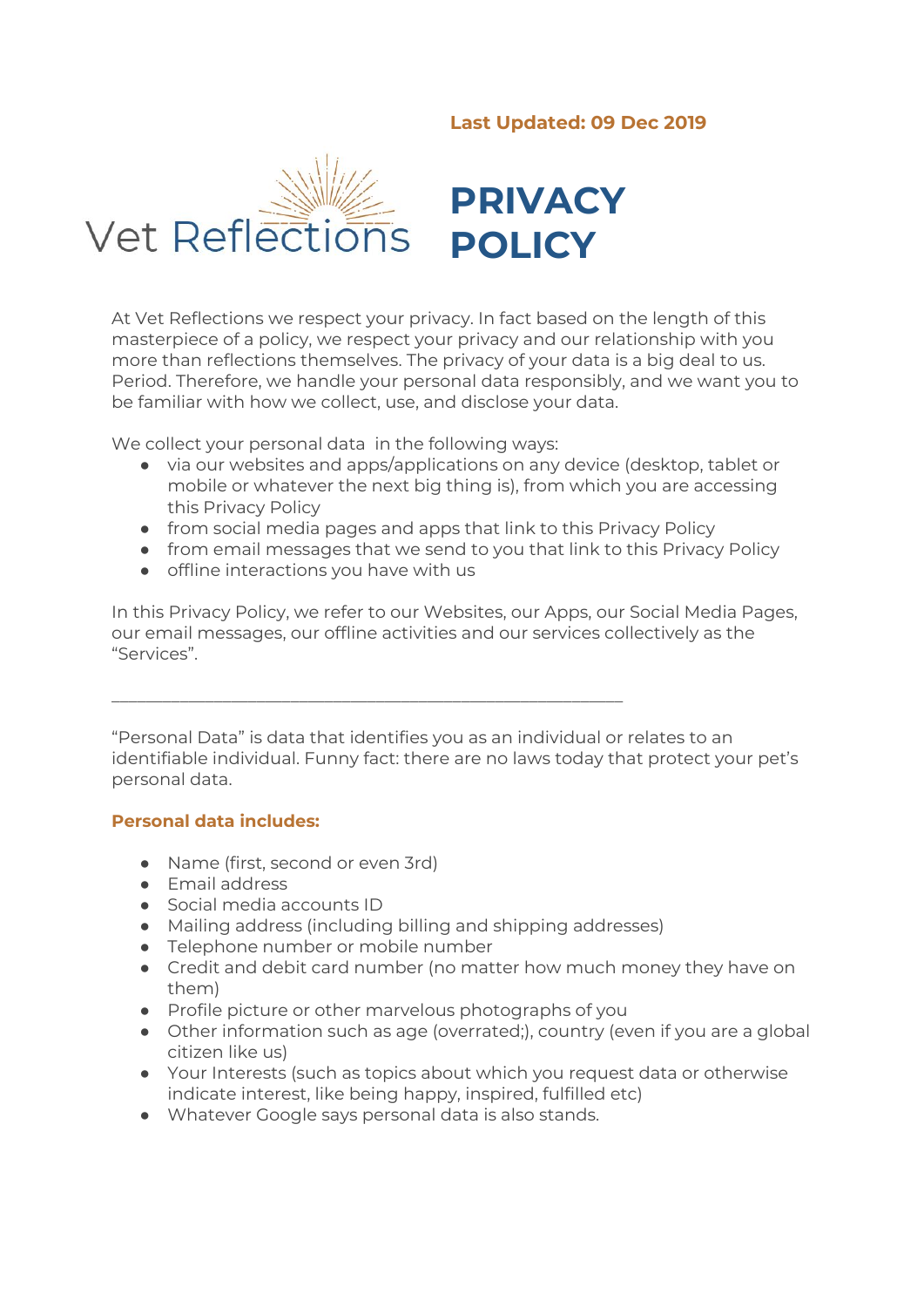### **How do we gather & use your Personal Data**

When you contact us via website form, we ask for your name, where you work, email address and location. That's just so we can create a record for you, and we can send you updates, other essential information and possibly invoices ('cause we have human monsters to feed too). We'll never sell your personal info to third parties (we are resistant to interrogation & various manipulation techniques as proven by our parenting experiences). We won't use your name or company in marketing statements to brag about ourselves without your permission, either.

When you pay for our services, we ask for your credit card, PayPal or bank details and billing address. That's so we can charge you for our service, calculate taxes due, and send you beautifully designed invoices. Your credit card is passed directly to our payment processor and doesn't ever go through our servers. We store a record of the payment transaction, including the last 4 digits of the credit card number, for account history, invoicing, and billing support. We store your billing address to calculate any sales tax due, to detect fraudulent credit card transactions, and to print on your invoices.

When you write us with a question or to ask for help, we'll keep that correspondence, and the email address, for future reference. When you browse our marketing pages, we'll track that for statistical and analytical purposes (like conversion rates and to test new designs). We also store any information you volunteer, like surveys, for as long as it makes sense.

You may have heard about the General Data Protection Regulation ("GDPR") in Europe. GDPR gives people under its protection certain rights with respect to their personal information collected by us on the Site. Accordingly, VetReflections recognizes and will comply with GDPR and those rights, except as limited by applicable law.

The rights under GDPR include:

- Right of Access. This includes your right to access the personal information we gather about you, and your right to obtain information about the sharing, storage, security and processing of that information.
- Right to Correction. This is your right to request correction of your personal information.
- Right to Erasure. This is your right to request, subject to certain limitations under applicable law, that your personal information be erased from our possession (also known as the "Right to be forgotten"). However, if applicable law requires us to comply with your request to delete your information, fulfillment of your request may prevent you from using our services and may result in closing your account.
- Right to Complain. You have the right to make a complaint regarding our handling of your personal information with the appropriate supervisory authority.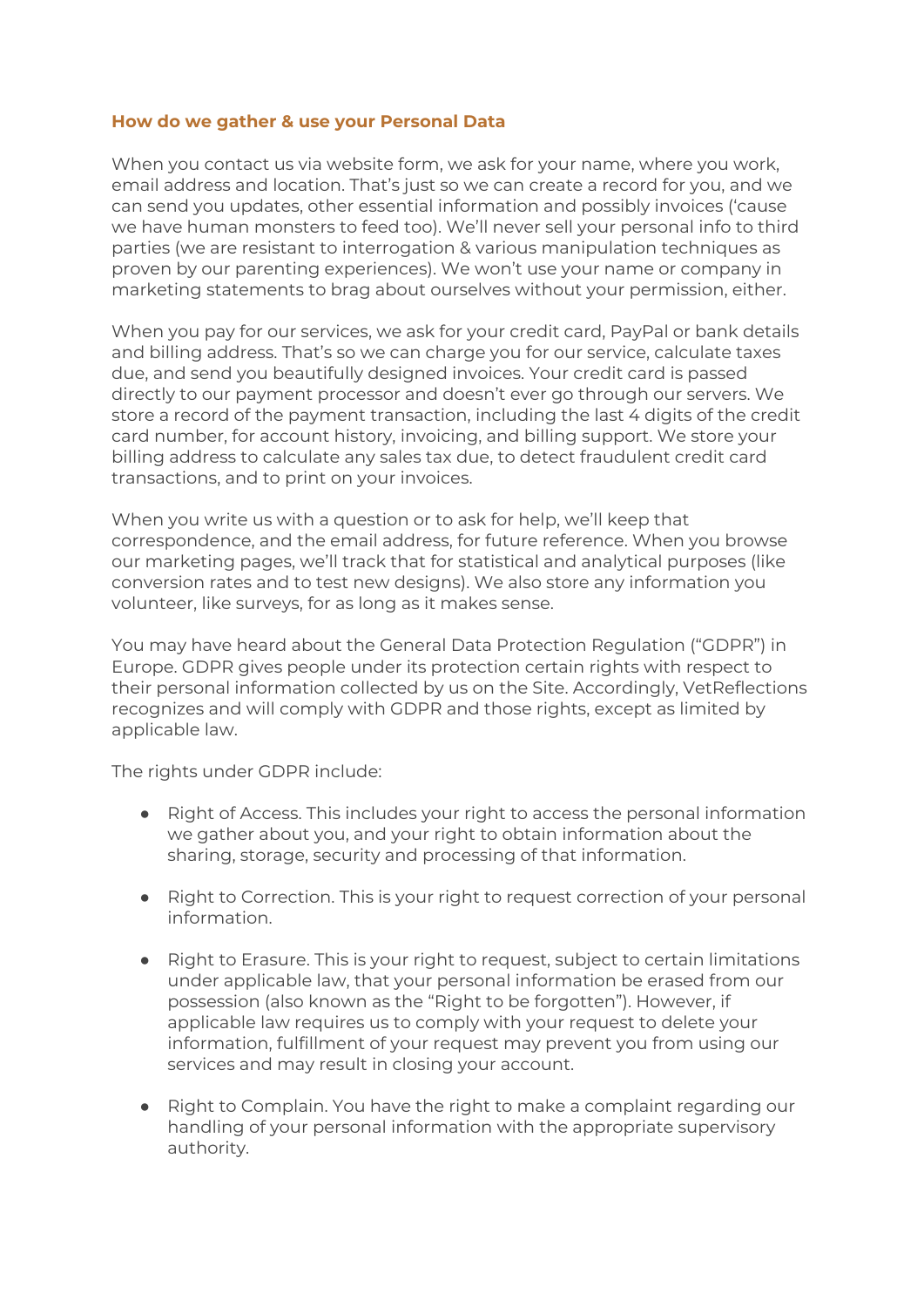- Right to Restrict Processing. This is your right to request restriction of how and why your personal information is used or processed.
- Right to Object. This is your right, in certain situations, to object to how or why your personal information is processed.
- Right to Portability. This is your right to receive the personal information we have about you and the right to transmit it to another party.
- Right to not be subject to Automated Decision-Making. This is your right to object and prevent any decision that could have a legal, or similarly significant, effect on you from being made solely based on automated processes. This right is limited, however, if the decision is necessary for performance of any contract between you and us, is allowed by applicable European law, or is based on your explicit consent.
- Right to reflect and be happy, inspired, safe & fulfilled as a veterinary professional (whether you practice medicine or not). Ops, while this is not a GDPR right, this is what we do, so do reach out on this one for sure.

**Many of these rights can be exercised by simply contacting us at [vetreflections@gmail.com.](mailto:vetreflections@gmail.com)** Same goes for any questions you may have regarding this privacy policy. Drop us an e-mail and we will get back to you within a reasonable time (probably when kiddos are deeply asleep, which makes us really happy)..

Thanks if you made it thus far (25% or 3 out of 12 pages), but please read on for all the rest of the legal fineprint below.

Happy, inspired, fulfilled & safe team @ VetReflections.

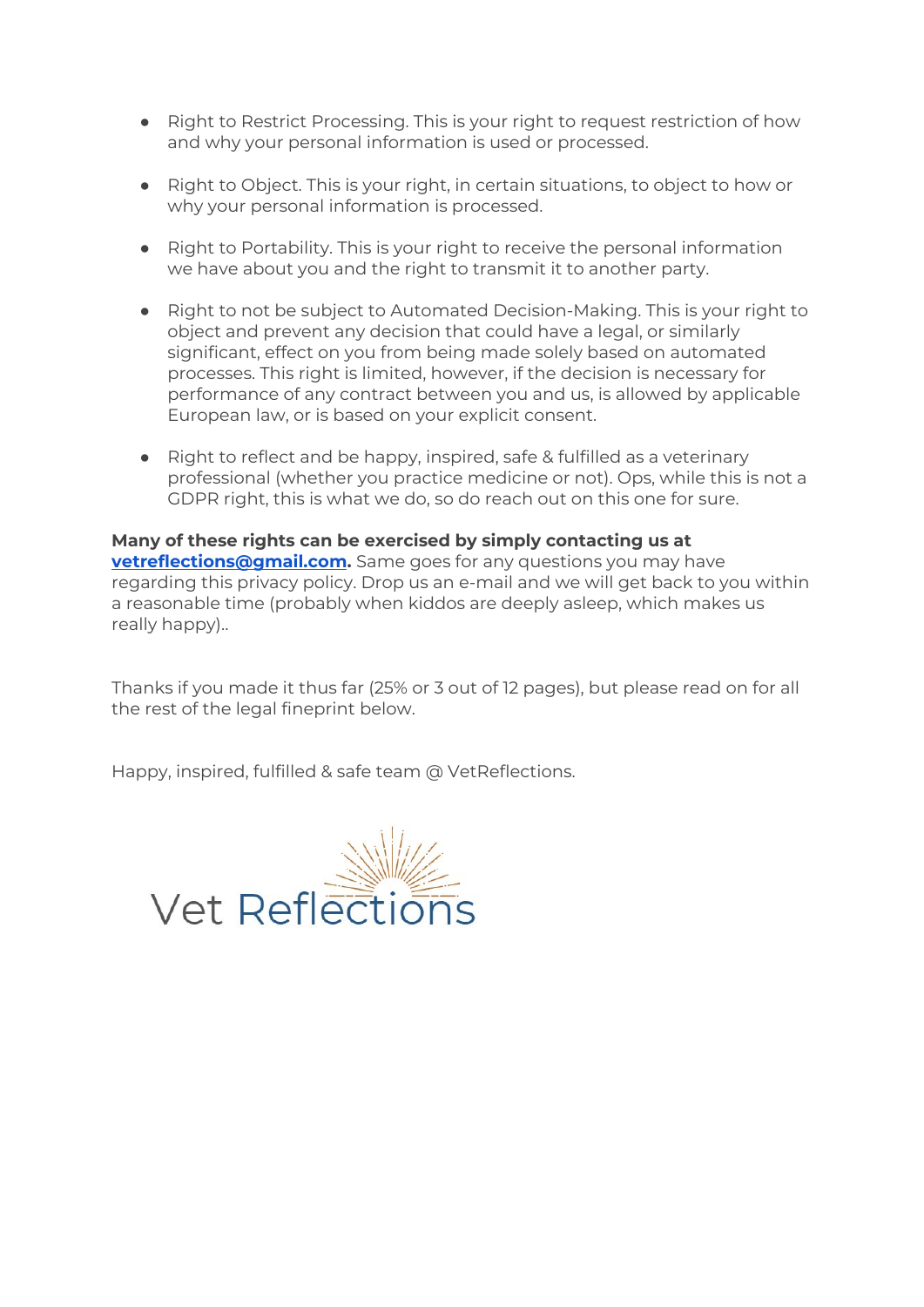# **Collection of Personal Data**

We and our service providers collect Personal Data in a variety of ways, including:

### Through the Services

We collect Personal Data through the Services, for example, when you sign up for a newsletter, register an account, create a profile, or make a purchase.

### **Offline**

We collect Personal Data from you offline, for example:

- When you place an order over the phone, contact Consumer Affairs or reach out to us with any other inquiry;
- When you visit our booth or we meet elsehow at a tradeshow or visit eachother;
- When you participate in our programs or activities or provide data at industry events;
- When you participate in an offline sweepstakes or promotion.

### From Other Sources

We receive your Personal Data from other sources, for example:

- Publicly available databases and sources;
- Data companies;
- Joint marketing partners.

If you connect your social media account to any account offered by us, you will share certain Personal Data from your social media account with us, such as your name, email address, photos, list of social media contacts, and any other data that may be (or that you make) accessible to us when you connect your social media account to any account offered by us.

In many instances, we need to collect Personal Data in order to provide the requested Services to you. If you do not provide the Personal Data requested, we may not be able to provide the Services. If you disclose any Personal Data relating to other people to us or to our service providers in connection with the Services, you represent that you have the authority to do so and to permit us to use the Personal Data in accordance with this Privacy Policy.

## **Use of Personal Data**

We and our service providers use Personal Data for legitimate business purposes when we interact with our customers including:

- Providing the Services and fulfilling your requests.
- To respond to your inquiries and fulfill your requests, when you contact us via one of our online contact forms, by telephone or otherwise, for example, when you send us questions, suggestions, compliments, or complaints.
- To send administrative information to you, such as changes to our terms, conditions, and policies.
- To facilitate social sharing functionality, if you choose to use such functionality.
- To provide you with customer service.
- Providing you with information about our products and/or services.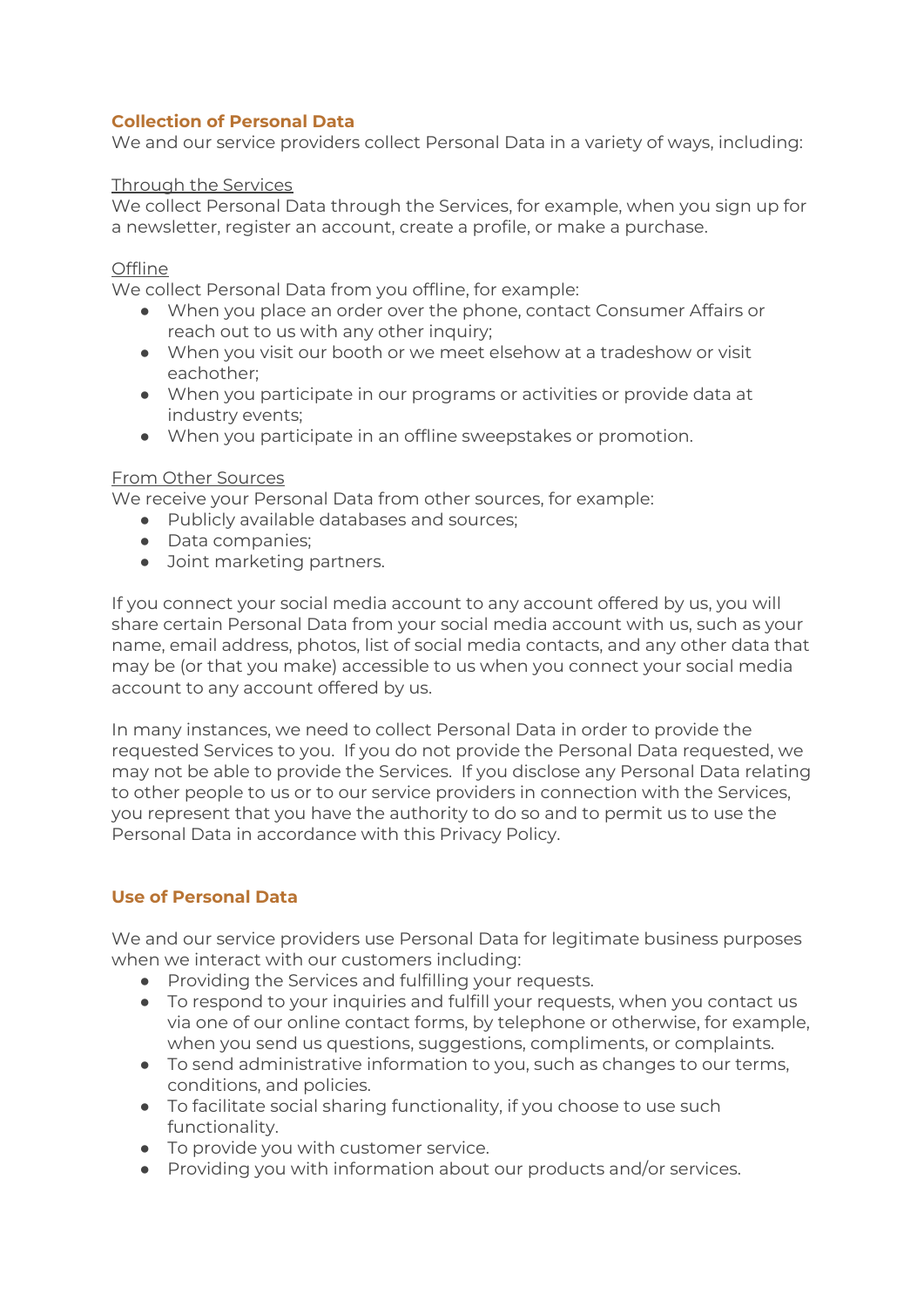- To send you marketing related emails, with information about our services, products, and other news about us.
- Analysis of Personal Data for business reporting and providing personalized services.
- To analyze or predict your preferences in order to prepare aggregated trend reports on how our digital content is used.
- To better understand you, so that we can personalize our interactions with you and provide you with information and/or offers tailored to your interests.
- To better understand your preferences so that we can deliver content via our Services that we believe will be relevant and interesting to you.
- Allowing you to participate in various promotions. Some of these promotions have additional rules containing information about how we will use and disclose your Personal Data.
- Aggregating and/or anonymizing Personal Data.
- We may aggregate and/or anonymize Personal Data so that it will no longer be considered Personal Data. We do so to generate other data for our use, which we may use and disclose for any purpose.
- For audits, to verify that our internal processes function as intended and are compliant with legal, regulatory, or contractual requirements.
- For fraud and security monitoring purposes, for example, to detect and prevent cyberattacks or attempts to commit identity theft.
- For developing new products and services.
- For enhancing, improving, or modifying our current products and services.
- For identifying usage trends, for example, understanding which parts of our Services are of most interest to users.
- For determining the effectiveness of our promotional campaigns, so that we can adapt our campaigns to the needs and interests of our users.
- For operating and expanding our business activities.
- Providing the Services and fulfilling your requests.
- To complete your transactions with us.
- To comply with anti-corruption and transparency obligations.

We engage in these activities to manage our relationship with you, to comply with a legal obligation, in some circumstances when we have your consent and/or because we have a legitimate business interest.

## **Disclosure of Personal Data**

We may disclose Personal Data:

- To our third party service providers, to facilitate services they provide to us (we will ask for permission to do so). These can include providers of services such as website hosting, data analysis, payment processing, order fulfillment, information technology and related infrastructure provision, customer service, email delivery, auditing, and other services.
- In connection with providing our Professional Services, to other companies with which we collaborate regarding particular services. These can include our co-promotion partners for products that we jointly develop and/or market.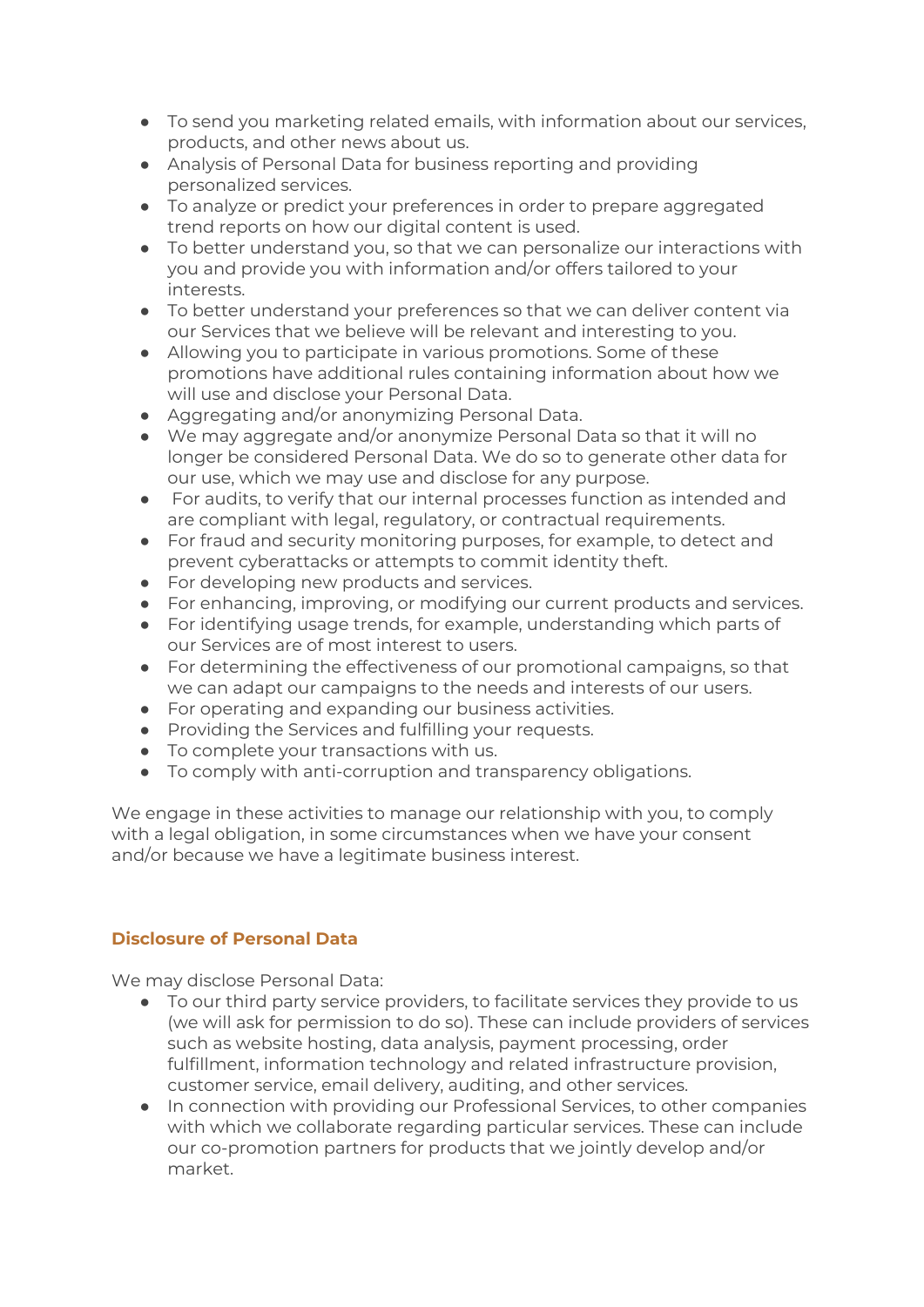By using the Services, you may also elect to disclose Personal Data. You may disclose Personal Data on message boards, chat, profile pages, blogs, and other services to which you are able to post data and content (including, without limitation, our Social Media Pages). Please note that any Personal Data you post or disclose through these services will become public and may be available to other users and the general public. You may also disclose Personal Data through your social sharing activity. When you connect your Services account with your social media account, you may share data with other users associated with your social media account, and with your social media account provider. By doing so, you authorize us to facilitate this sharing of data, and you understand that the use of shared data will be governed by the social media provider's privacy policy.

## **Other Uses and Disclosures**

We also use and disclose your Personal Data as necessary or appropriate:

- To comply with applicable laws and regulations.
- To cooperate with public and government authorities.
- To cooperate with law enforcement.
- In connection with a sale, reorganization, joint venture or other business transaction, where we have a legitimate interest in disclosing or transferring your Personal Data to a third party.
- For other legal reasons, such as enforcing our terms and conditions or protecting our rights, privacy, safety, or property, and/or that of our subsidiaries or affiliates, you, or others.

These uses and disclosures of your personal data can occur outside your country of residence.

# **OTHER DATA**

"Other Data" is any data that does not reveal your specific identity or does not directly relate to an identifiable individual:

- Browser and device data
- App usage data
- Data collected through cookies, pixel tags, and other technologies
- Demographic and other data provided by you that does not reveal your specific identity
- Data that has been aggregated in a manner such that it no longer reveals your specific identity

Some Other Data will be considered Personal Data in some countries. If we are required to treat Other Data as Personal Data under applicable law, then we will use and disclose it for the purposes for which we use and disclose Personal Data, as detailed in this Privacy Policy.

## **Collection of Other Data**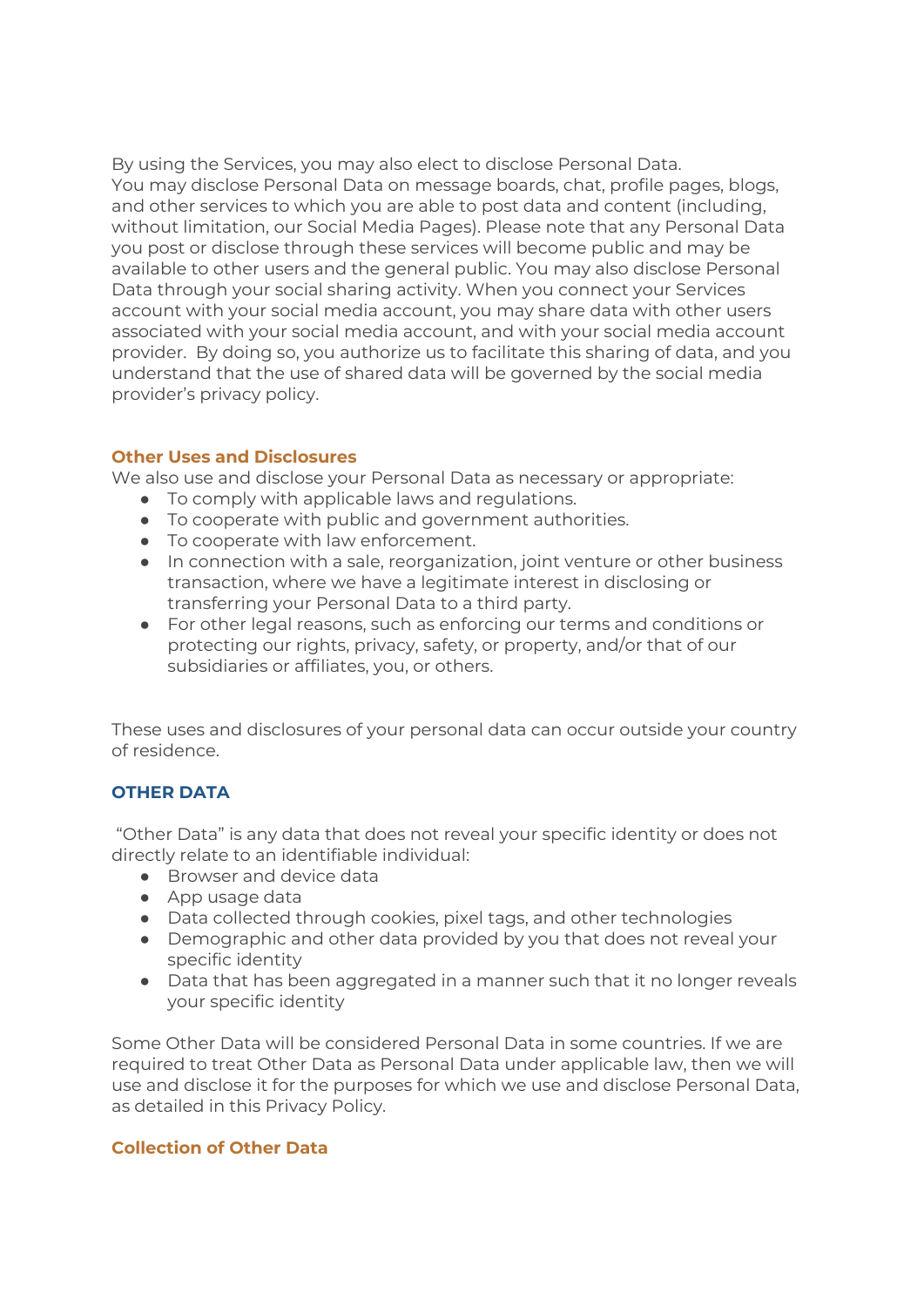We and our service providers may collect Other Data in a variety of ways, including:

- Through your browser or device
- Certain data is collected by most browsers or automatically through your device, such as your Media Access Control (MAC) address, computer type (Windows or Mac), screen resolution, operating system name and version, device manufacturer and model, language, Internet browser type and version, and the name and version of the Services (such as the App) you are using.
- Through your use of an App
- When you download and use an App, we and our service providers may track and collect App usage data, such as the date and time the App on your device accesses our servers and what data and files have been downloaded to the App based on your device number.

### **Using cookies**

Cookies are pieces of data stored directly on the computer that you are using. Cookies allow us to collect data such as browser type, time spent on the Services, pages visited, referring websites, and other traffic data. For more information about cookies, please see our Cookies Policy.

We do not currently respond to browser do-not-track signals. If you do not want data collected through the use of cookies, most browsers allow you to automatically decline cookies or be given the choice of declining or accepting a particular cookie (or cookies) from a particular website. You may also wish to refer to http://www.allaboutcookies.org. If, however, you do not accept cookies, you may experience some inconvenience in your use of the Services. You also may not receive advertising or other offers from us that are relevant to your interests and needs.

### **Using pixel tags, and other similar technologies**

Pixel tags (also known as web beacons and clear GIFs) may be used to, among other things, track the actions of users of the Services (including email recipients), measure the performance of our marketing campaigns, and compile statistics about usage of the Services and response rates.

## **Analytics**

We use Google Analytics which uses cookies and similar technologies to collect and analyze data about the use of the Services and report on activities and trends. This service may also collect data regarding the use of other websites, apps, and online resources. You can learn about Google's practices by going to google.com/policies/privacy/partners/, and opt out of them by downloading the Google Analytics opt-out browser add-on, available at https://tools.google.com/dlpage/gaoptout.

Using Adobe Flash technology (including Flash Local Shared Objects ("Flash LSOs")) and other similar technologies

We may use Flash LSOs and other technologies to, among other things, collect and store data about your use of the Services. If you do not want Flash LSOs stored on your computer, you can adjust the settings of your Flash player to block Flash LSO storage using the tools contained in the Website Storage Settings Panel. You can also go to the Global Storage Settings Panel and follow the instructions. Please note that setting the Flash Player to restrict or limit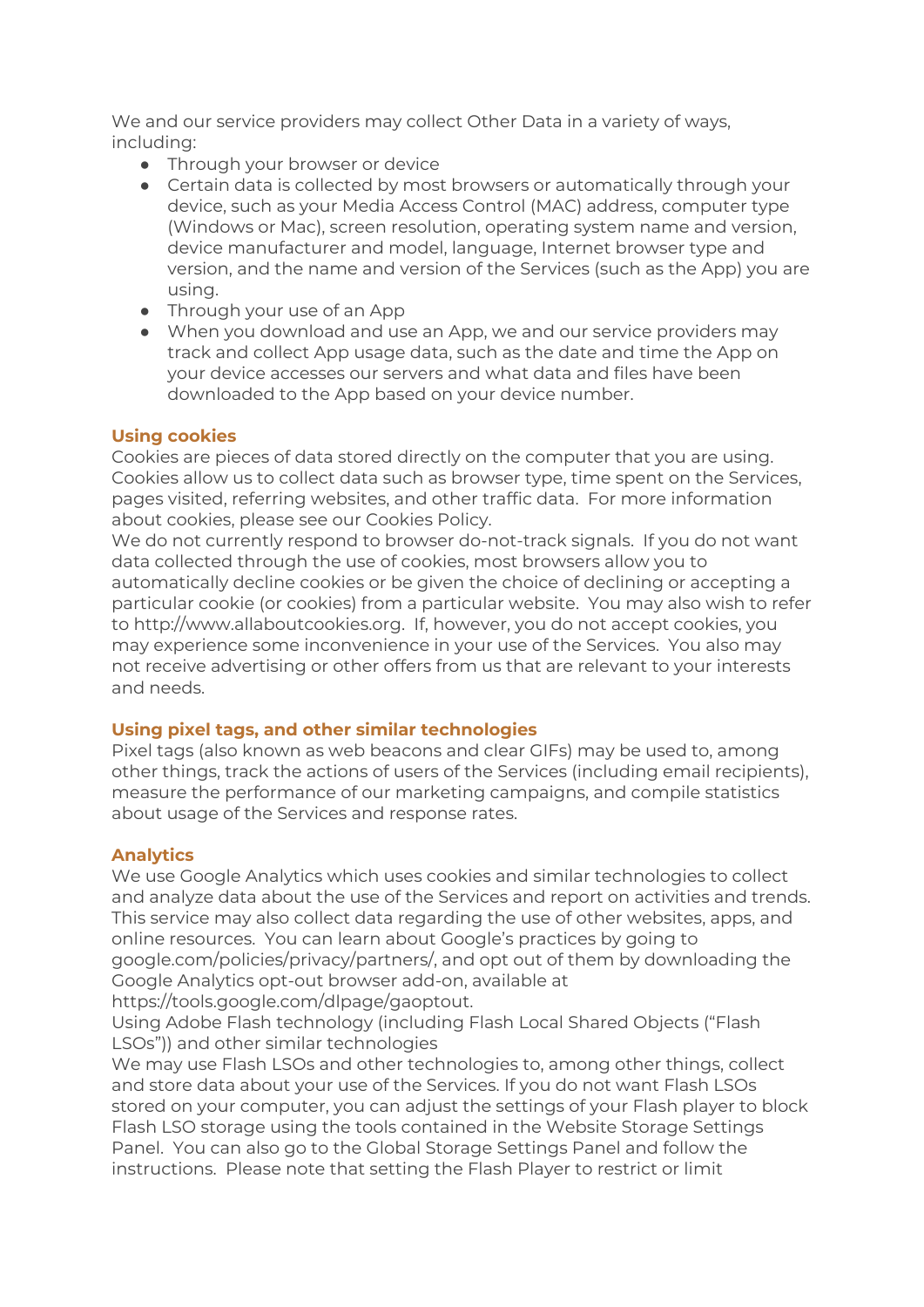acceptance of Flash LSOs may reduce or impede the functionality of some Flash applications.

#### **IP Address**

Your IP address is automatically assigned to your computer by your Internet Service Provider. An IP address may be identified and logged automatically in our server log files whenever a user accesses the Services, along with the time of the visit and the page(s) visited. Collecting IP addresses is standard practice and is done automatically by many websites, applications, and other services. We use IP addresses for purposes such as calculating usage levels, diagnosing server problems, and administering the Services. We may also derive your approximate location from your IP address.

#### **Physical Location**

We may collect the physical location of your device by, for example, using satellite, cell phone tower, or Wi-Fi signals. We may use your device's physical location to provide you with personalized location-based services and content. In some instances, you may be permitted to allow or deny such uses of your device's location, but if you do, we may not be able to provide you with the applicable personalized services and content.

### **Uses and Disclosures of Other Data**

We may use and disclose Other Data for any purpose, except where we are required to do otherwise under applicable law. In some instances, we may combine Other Data with Personal Data. If we do, we will treat the combined data as Personal Data as long as it is combined.

### **SECURITY**

We seek to use reasonable organizational, technical, and administrative measures to protect Personal Data within our organization. Unfortunately, no data transmission or storage system can be guaranteed to be 100% secure. If you have reason to believe that your interaction with us is no longer secure, please immediately notify us by contacting Consumer Affairs.

#### **CHOICES AND ACCESS**

You may have heard about the General Data Protection Regulation ("GDPR") in Europe. GDPR gives people under its protection certain rights with respect to their personal information collected by us on the Site. Accordingly, VetReflections recognizes and will comply with GDPR and those rights, except as limited by applicable law.

The rights under GDPR include: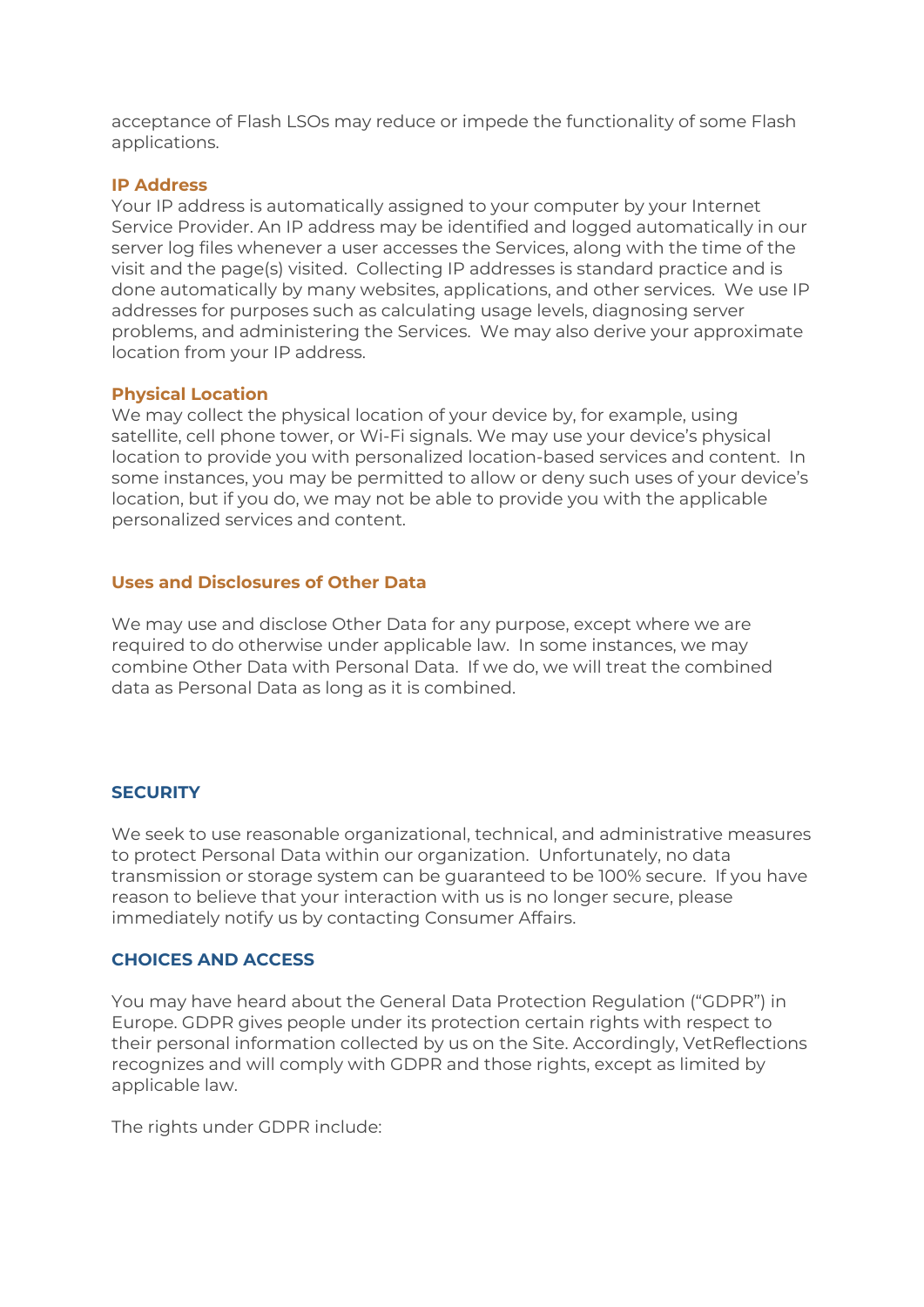- Right of Access. This includes your right to access the personal information we gather about you, and your right to obtain information about the sharing, storage, security and processing of that information.
- Right to Correction. This is your right to request correction of your personal information.
- Right to Erasure. This is your right to request, subject to certain limitations under applicable law, that your personal information be erased from our possession (also known as the "Right to be forgotten"). However, if applicable law requires us to comply with your request to delete your information, fulfillment of your request may prevent you from using our services and may result in closing your account.
- Right to Complain. You have the right to make a complaint regarding our handling of your personal information with the appropriate supervisory authority.
- Right to Restrict Processing. This is your right to request restriction of how and why your personal information is used or processed.
- Right to Object. This is your right, in certain situations, to object to how or why your personal information is processed.
- Right to Portability. This is your right to receive the personal information we have about you and the right to transmit it to another party.
- Right to not be subject to Automated Decision-Making. This is your right to object and prevent any decision that could have a legal, or similarly significant, effect on you from being made solely based on automated processes. This right is limited, however, if the decision is necessary for performance of any contract between you and us, is allowed by applicable European law, or is based on your explicit consent.

# **Many of these rights can be exercised by simply contacting us at vetreflections@gmail.com.**

## **Your choices regarding our use and disclosure of your Personal Data**

We give you choices regarding our use and disclosure of your Personal Data for marketing purposes.

You may opt-out anytime from receiving electronic communications from us. If you no longer want to receive marketing-related emails, texts or SMS messages from us, you may opt-out by contacting us via e-mail (vetreflections@gmail.com). We will try to comply with your request(s) as soon as reasonably practicable. Please note that if you opt-out of receiving marketing-related communications from us, we may still send you important administrative messages, from which you cannot opt-out.

## **How you can access, change, or delete your Personal Data**

If you would like to review, correct, update, suppress, restrict, or delete Personal Data that you have previously provided to us, object to the processing of your data, or if you would like to request to receive an electronic copy of your Personal Data for purposes of transmitting it to another company (to the extent this right to data portability is provided to you by applicable law), you may contact us by email. We will respond to your request consistent with applicable law.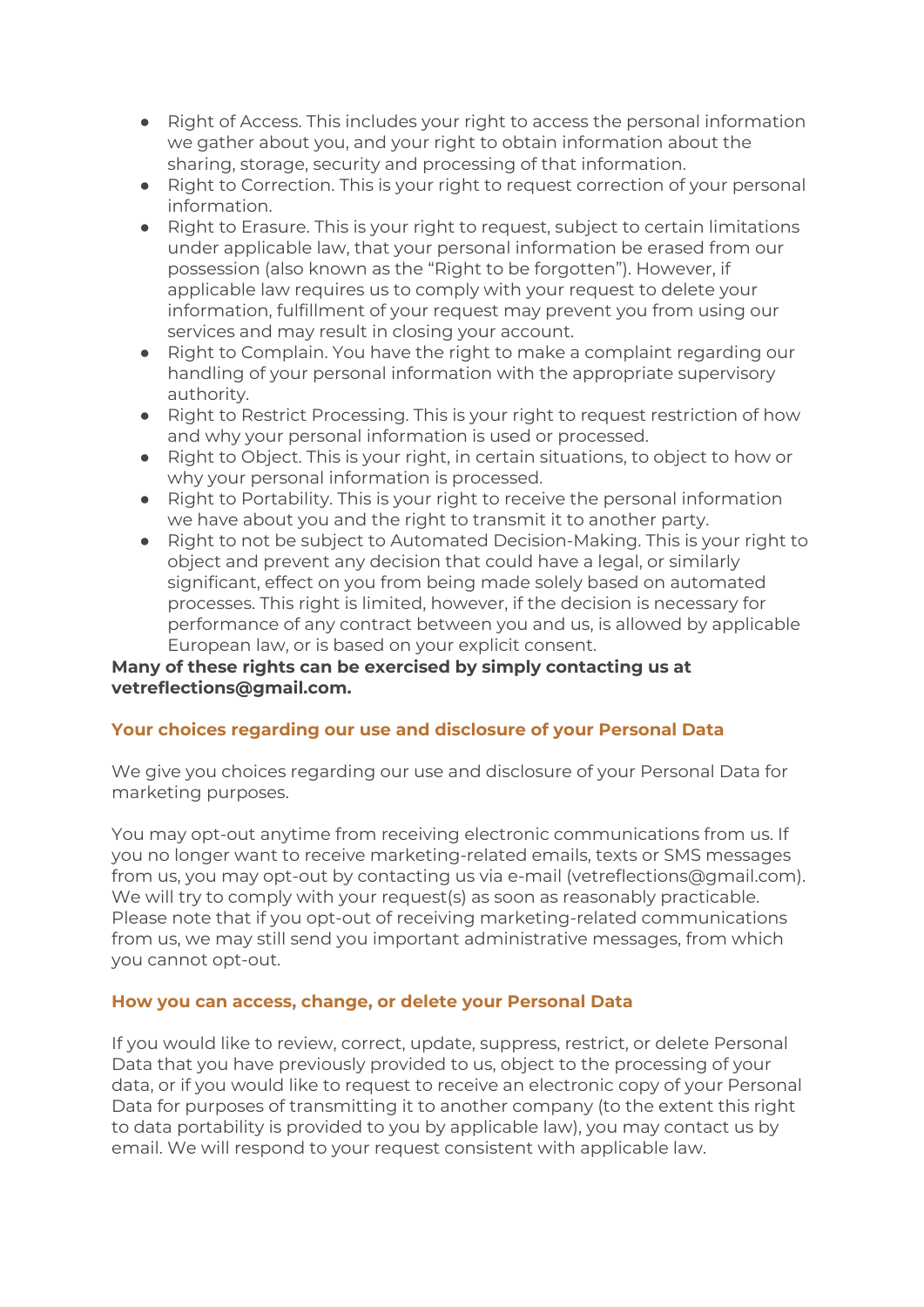For your protection, we may only implement requests with respect to the Personal Data associated with the particular email address that you use to send us your request, and we may need to verify your identity before implementing your request. We will try to comply with your request as soon as reasonably practicable.

Please note that we may need to retain certain data for recordkeeping purposes and/or to complete any transactions that you began prior to requesting a change or deletion (e.g., when you make a purchase or enter a promotion, you may not be able to change or delete the Personal Data provided until after the completion of such purchase or promotion), or to be able to honor opt-out requests.

## **RETENTION PERIOD**

We retain Personal Data for as long as needed or permitted in light of the purpose(s) for which it was obtained and consistent with applicable law and Company policy.

## **THIRD PARTY SERVICES**

This Privacy Policy does not address, and we are not responsible for the privacy, data, or other practices of any third parties, including any third party operating any website or service to which the Services link. The inclusion of a link on the Services does not imply endorsement of the linked site or service by us or by our subsidiaries or affiliates.

In addition, we are not responsible for the data collection, use, disclosure, or security policies or practices of other organizations or any other app developer, app provider, social media platform provider, operating system provider, wireless service provider, or device manufacturer, including with respect to any Personal Data you disclose to other organizations through or in connection with the Apps or our Social Media Pages.

## **OUR ADVERTISING**

We use third-party advertising companies to serve advertisements regarding goods and services that may be of interest to you when you access and use the Services and other websites or online services.

Such advertisements are served based on your access to and use of our Services and other websites or online services on any of your devices, as well as on data received from third parties. Third-party advertising companies make this possible by placing or recognizing a unique cookie on your browser (including through the use of pixel tags). They also use these technologies, along with data they collect about your online use, to recognize you across the devices you use, such as a mobile phone and a laptop. If you would like more information about this practice, and to learn how to opt out of it in desktop and mobile browsers on the particular device on which you are accessing this Privacy Policy, please visit http://optout.aboutads.info/#/ and http://optout.networkadvertising.org/#/.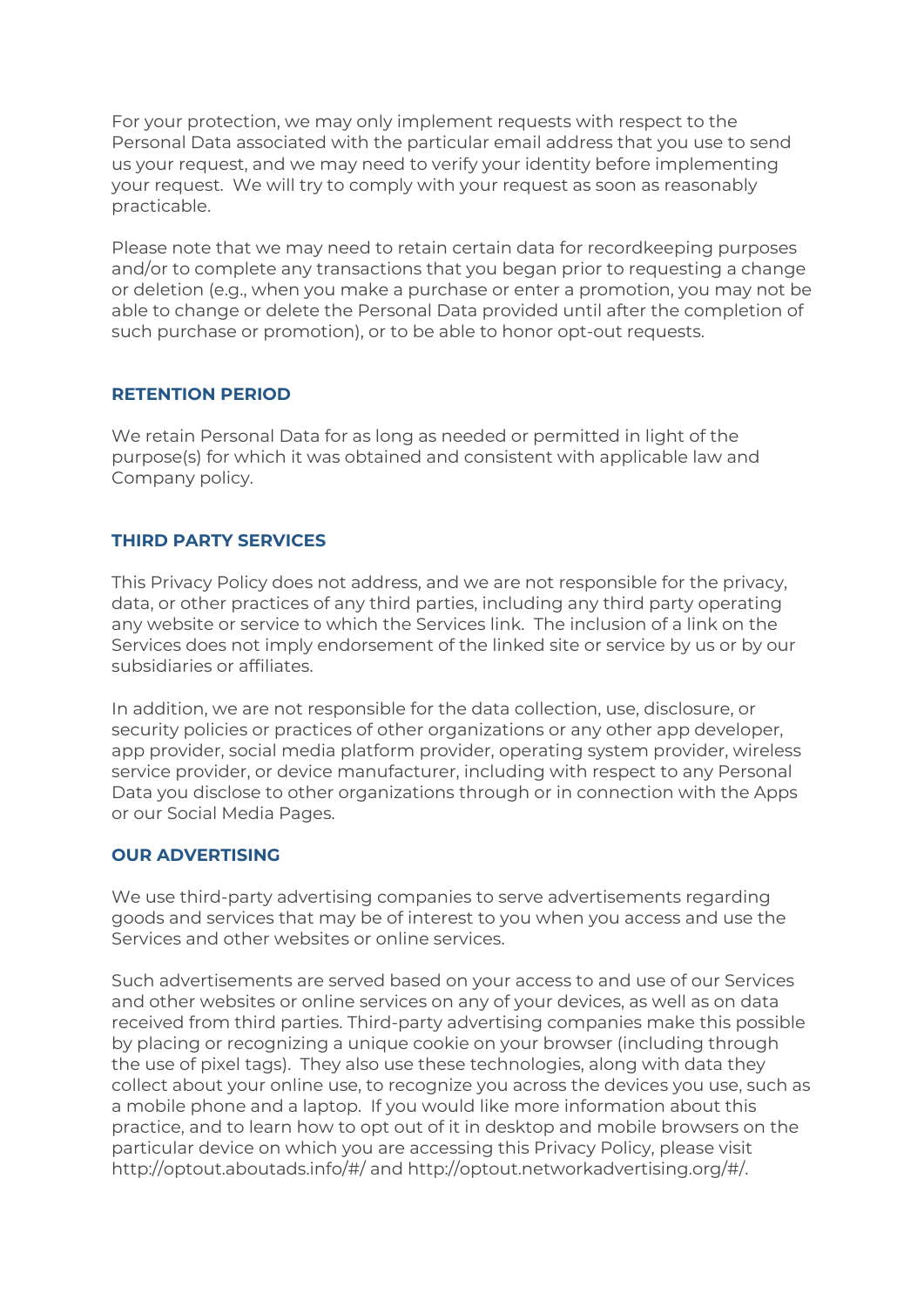#### **MINORS**

Unless otherwise indicated, the Services are not directed to minors as defined by applicable law. For example, in the US, minors are individuals under the age of 13, and in the EEA, we honor Member State laws, and we do not knowingly collect Personal Data from minors. If you provide us with Personal Data of minors, you represent that you have the appropriate authority to do so and that you can demonstrate such authority to us upon request.

### **JURISDICTION AND CROSS-BORDER TRANSFER**

Your Personal Data may be stored and processed in any country where we have facilities or in which we engage service providers, and, by using the Services, you understand that your Personal Data will be transferred to countries outside of your country of residence, to business which may have data protection rules that are different from those of your country. In certain circumstances, courts, law enforcement agencies, regulatory agencies, or security authorities in those other countries may be entitled to access your Personal Data.

Some of the non-EEA countries are recognized by the European Commission as providing an adequate level of data protection according to EEA standards (the full list of these countries is available here. For transfers from the EEA to countries not considered adequate by the European Commission, we have put in place adequate measures, such as standard contractual clauses adopted by the European Commission, to protect your Personal Data. You may obtain a copy of these measures by sending an e-mail request.

#### **SENSITIVE PERSONAL DATA**

Unless we specifically request it, we ask that you not send us, and you not disclose any sensitive Personal Data (e.g., social security numbers, data related to racial or ethnic origin, political opinions, religion or other beliefs, biometrics or genetic characteristics, criminal background, or trade union membership) on or through the Services or otherwise to us.

#### **THIRD-PARTY PAYMENT SERVICE**

We may use a third-party payment service to process payments made through the Services. If you wish to make a payment through the Services, your Personal Data will be collected by such third party and not by us, and will be subject to the third party's privacy policy, rather than this Privacy Policy. We have no control over, and are not responsible for, this third party's collection, use and disclosure of your Personal Data.

### **UPDATES TO THIS PRIVACY POLICY**

The "LAST UPDATED" legend at the top of this Privacy Policy indicates when this Privacy Policy was last revised. Any changes will become effective when we post